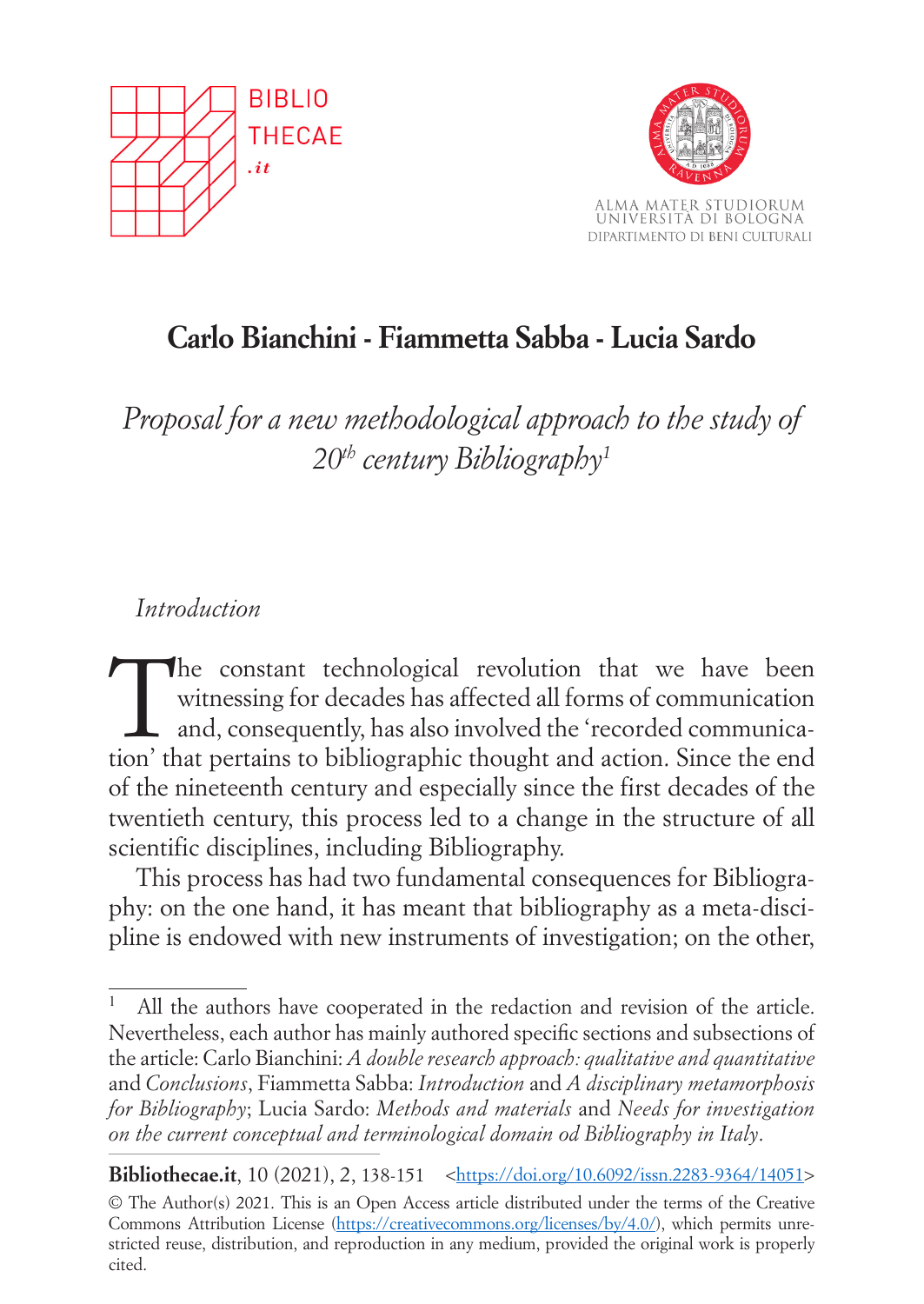Bibliothecae.it 10 (2021), 2, 139-151 Saggi Carlo Bianchini - Fiammetta Sabba - Lucia Sardo *Proposal for a new methodological approach to the study of 20th century Bibliography*

it changed the disciplinary scope of Bibliography itself, where it has found itself specialised in a number of other derived disciplines.

The need to clarify what happened is particularly felt in Italy, where even in the last century the documentary and bibliographical disciplines had an important development and debate, but it is also widely felt in the rest of the European context and beyond, as demonstrated by recent occasions of international scientific and conference comparison and as highlighted by some of the recent Italian studies of Bibliography and Information Sciences.

#### *A disciplinary metamorphosis for Bibliography*

In the Latin phrase "Bibliographia subiectat scientiam", the verb "subiectat" ("subjects") referred to Bibliography has the double meaning – on the one hand – of assigning cultural and semantic value to a document (through a description, a keyword, a classification, etc.) in order to make available the knowledge it contains and – on the other hand, by doing so for all the documents of a disciplinary field – also of submitting, subjecting an entire discipline to its analysis and interpretation for the use of readers and scholars. For this reason, Bibliography is both a discipline, with its objects, instruments and methods of study, and a 'meta-discipline' that investigates the development of any other discipline. Indeed, since aims and methods of Bibliography apply to any scientific field and any other science, it ensures the permanence, accessibility, dissemination, and use of all sciences in the scientific community and in the society as a whole.

However, in the last 150 years, the disciplinary boundaries and identity of Bibliography shifted due to changing perspectives related to culture, the way society communicates and learns, and technological evolution. All these factors led it to become – perhaps only apparently – a new discipline.

Thus, the original practices of Bibliography diversified, giving rise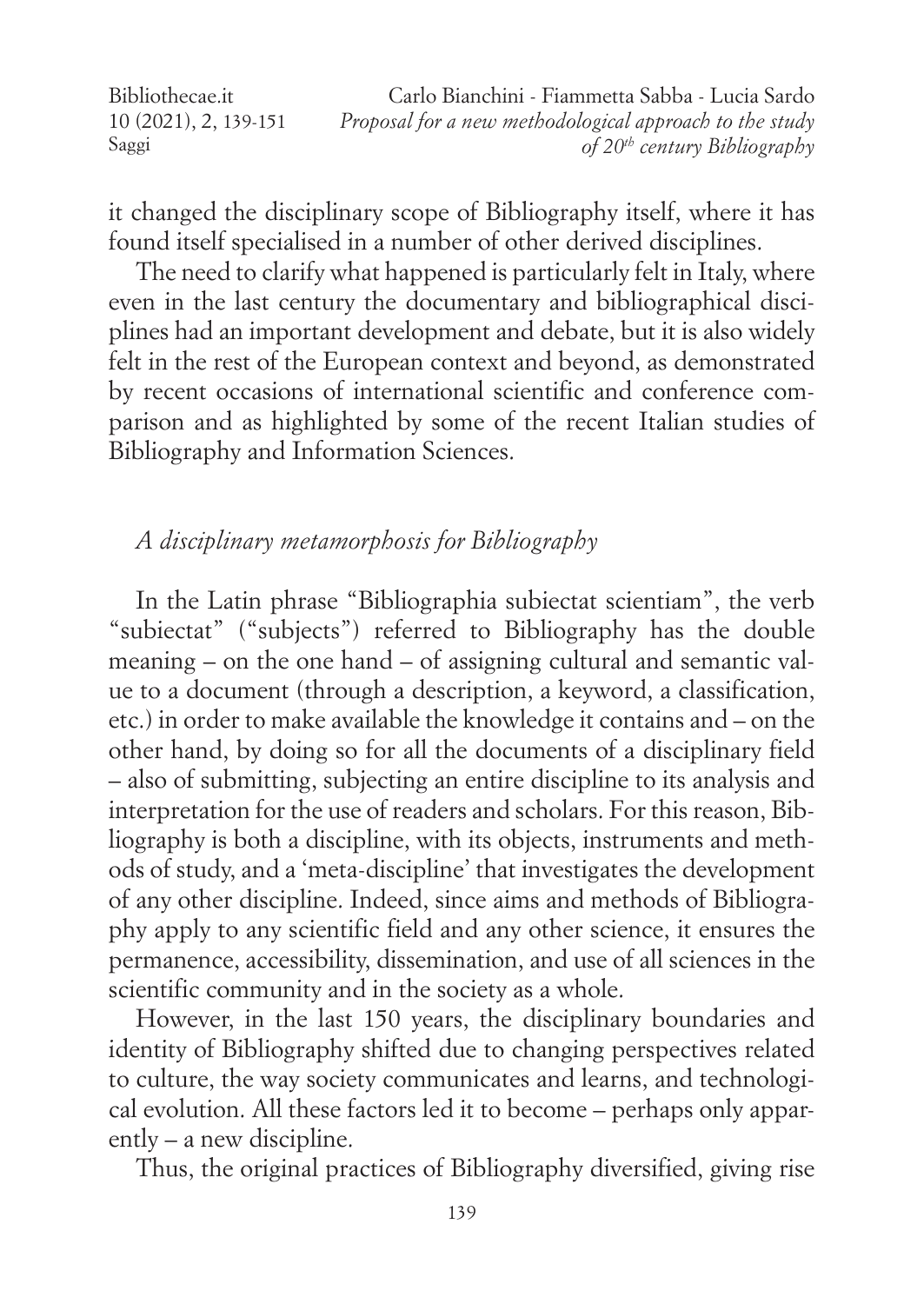Bibliothecae.it 10 (2021), 2, 140-151 Saggi Carlo Bianchini - Fiammetta Sabba - Lucia Sardo *Proposal for a new methodological approach to the study of 20th century Bibliography*

to a variety of disciplinary sub-areas that developed specific methods and principles and strengthened over time, claiming their own disciplinary independence.

This 'disciplinary metamorphosis' was already identified by the Italian scholarly community between the end of the 19<sup>th</sup> century and the early years of the 21st century and, in the last decade, has been increasingly recognised, both by specific contributions and by an international dialogue.

Bibliography works as a natural mirror – diachronic and synchronic – of the whole of the cultures of a society, and, therefore, it is a complex tool. In fact, the bibliographical mirror makes it possible to interpret those cultures in the present and to mediate them for lasting transmission. Moreover, flexibility and complexity are the theoretical and methodological characteristics that today allow Bibliography to be open to the new themes and problems of scholarly communication and justify its contribution to the debate and reflections on personal, institutional, and collective memories.

From the organisation of print production in the  $16<sup>th</sup>$  century to the understanding of the interweaving of textual typologies on the Web, Bibliography has always pursued its fundamental objectives while facing and overcoming numerous difficulties. Throughout its history, it has developed new heuristic interpretations, influenced and conditioned by different historical, geographical, cultural, social, and professional contexts and by the changing systems of organisation and dissemination of knowledge and their technical requirements (related to traditional and new media).

It was rightly noted that in the last decades of the twentieth century, a great divide was introduced in the field of study of Bibliography "between the disciplinary practices developed for the book in its traditional Gutenbergian configuration and those whose object of study is mobile, liquid, ubiquitous digital information" (Vivarelli 2013, p. 11).

The digital environment transformed recorded communication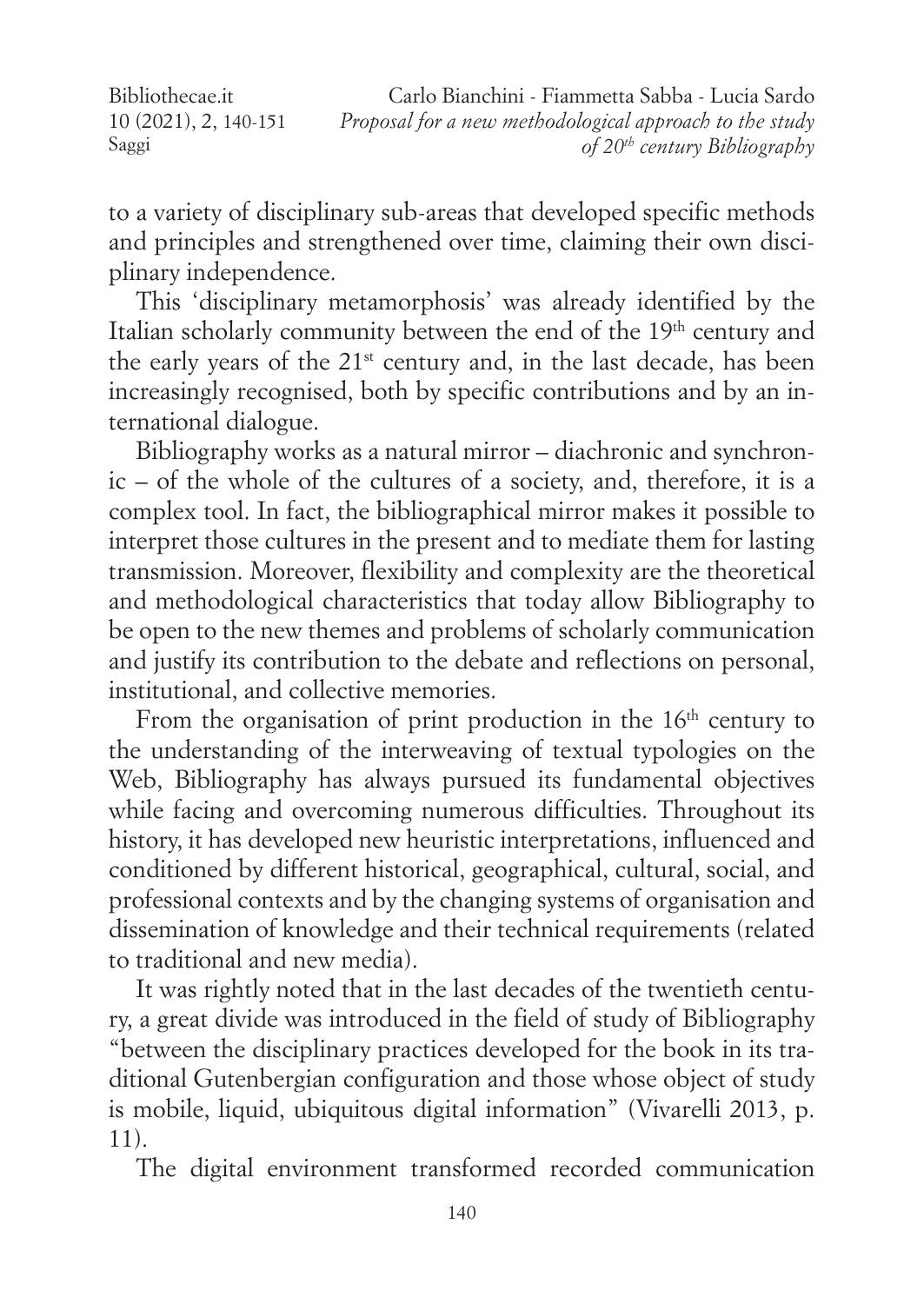Bibliothecae.it 10 (2021), 2, 141-151 Saggi Carlo Bianchini - Fiammetta Sabba - Lucia Sardo *Proposal for a new methodological approach to the study of 20th century Bibliography*

both qualitatively and quantitatively, but often in academic analyses one or the other aspect prevailed.

It is therefore clear how the introduction of digital technologies in recent decades profoundly influenced the whole scenario of knowledge communication in which Bibliography pursues its goals (changing contents, methods, tools, and objects). Digital media opened a seemingly unbridgeable gap between the traditional disciplinary fields of study – centred on the Gutenbergian book tradition – and the new ones – centred on the investigation of digital documents and networked knowledge dissemination. The gap is supported by the different objects of study but also by new research methods and tools.

For instance, the appearance of digital documents invested and transformed scholarly communication, through the introduction of a new model of communication, some of which became more free, disintermediated, rapid, and open. It has also profoundly altered models of editorial production and distribution, highlighting the importance of editorial metadata as an integral, qualified and key part of documents. Moreover, the Open Access movement is taking a new form: open data. Here, openness concerns not only access to research results (such as papers, reports, books, etc.) but also the availability of research data on the semantic web in a totally new and fruitful way (Linked Open Data).

#### *Methods and materials*

Bibliography is involved twice: as a discipline, for the dissemination of open access bibliographic journals, and as a metadiscipline, for the need of new research methods and tools.

Luciano Floridi noted that we are experiencing a revolution in the way we understand our world and ourselves: "ICTs have made the creation, management, and utilization of information, communication, and computational resources vital issues, not only in our under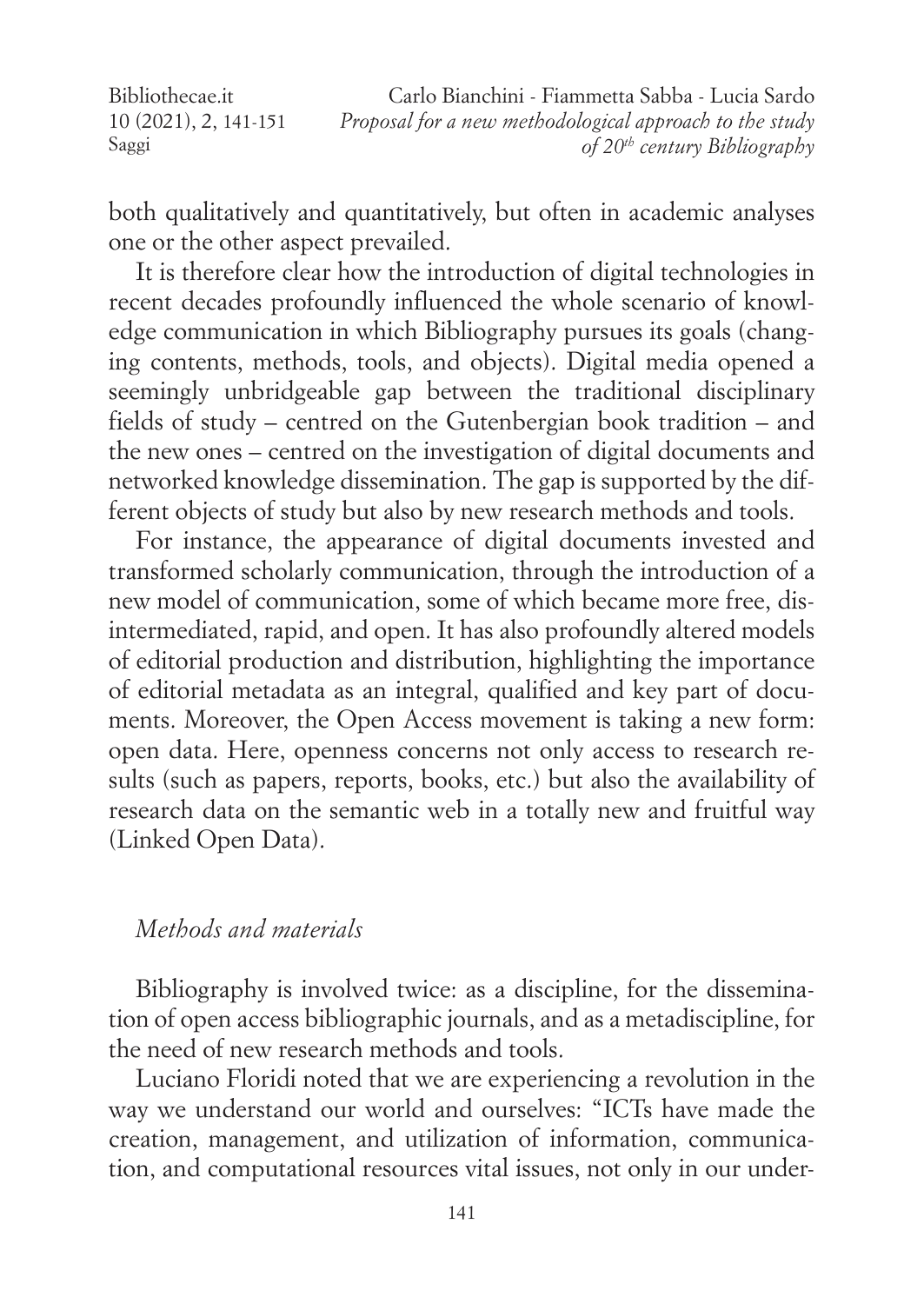Bibliothecae.it 10 (2021), 2, 142-151 Saggi

Carlo Bianchini - Fiammetta Sabba - Lucia Sardo *Proposal for a new methodological approach to the study of 20th century Bibliography*

standing of the world and of our interactions with it, but also in our self-assessment and identity" (Floridi 2010, p. 8). Indeed, the availability of ICT and web facilities has introduced new modes of academic communication: since the end of the last century, open access has developed as a broad international movement seeking to ensure free and open online access to academic information, both as publications and data (Suber 2004).

Consequently, new bibliographic tools have been developed to subject and index these new forms of knowledge dissemination, such as the Directory of Open Access Repositories (OpenDOAR)2 and the Directory of Open Access Journals (DOAJ)<sup>3</sup>.

The dematerialisation of bibliographic objects implies deep changes not only in the essence of the digital document but also modifies the very condition of Bibliography, which ontologically is increasingly presented in the form of metadata. Indeed, in the web environment, a document only exists if it has its own metadata, without which it cannot even be indexed, i.e. retrievable and accessible. For this reason, an enhanced idea of document is developing that requires the publication of data and metadata, where metadata is to be understood as the 'new material form' of the digital document. This phenomenon opens up a wide–ranging disciplinary problem with regard to the issue of how to describe documents bibliographically, in which iconic, linguistic, and informational descriptions tend to converge and merge (Serrai 1994, pp. 173–176). Furthermore, Bibliography must clearly change its methods and adopt technological tools more suited to the changes taking place in the essence of the document and in the forms of its circulation, availability and accessibility if it is to truly guarantee the possibility of its traditional functions: to locate, identify, and census ancient and new documentary forms.

<sup>2</sup> https://v2.sherpa.ac.uk/opendoar/

<sup>3</sup> https://doaj.org/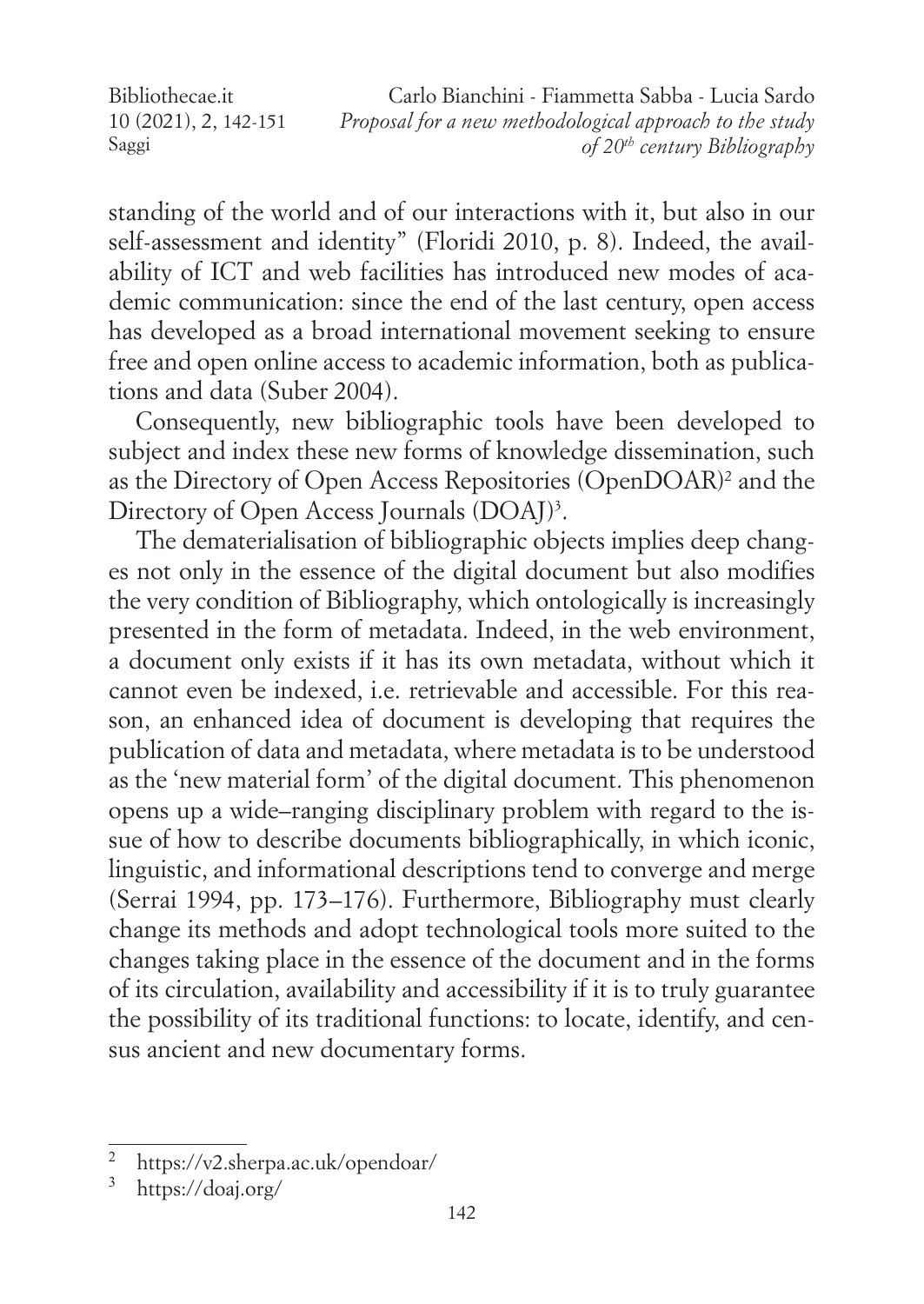Bibliothecae.it 10 (2021), 2, 143-151 Saggi Carlo Bianchini - Fiammetta Sabba - Lucia Sardo *Proposal for a new methodological approach to the study of 20th century Bibliography*

*Needs of investigation on the current conceptual and terminological domain of Bibliography in Italy*

Since the history of Bibliography shows that changes in the media, content, and means of recording, organising, and transmitting knowledge, as well as in cultural and social contexts, always led to profound disciplinary evolutions and innovations, recent phenomena also call for investigations to analyse and understand which transformations are taking place in the disciplinary field of Bibliography to investigate and to investigate their theoretical and methodological implications within and outside of Bibliography.

From the methodological point of view, an investigation on the current conceptual and terminological domain of Bibliography in Italy in order to assess how (and if) it has changed under the effects of the constant technological evolution of the media – especially the 'recorded' ones – should be undertaken.

Today, Bibliography has many problems to face. Firstly, to recognise the ongoing evolution in the manifold system of academic communication; secondly, to develop new methods of investigation based on tradition (such as qualitative analysis of reference authors) and on innovative tools (such as quantitative analysis of large amounts of data); finally, to reconsider and expand its disciplinary area, identifying possible new disciplinary sub-areas and relating them to traditional ones. In summary, by studying its most recent history and discovering its past fundamental crossroads and analysing their reasons, Bibliography needs to identify and understand emerging trends and provide innovative approaches and solutions to its central long-term goal: identifying, subjecting and indexing recorded knowledge.

It would therefore be appropriate to investigate whether the current disciplinary organisation of Bibliography as a science is suitable and satisfactory to address the emerging issues in the new scenario of knowledge communication.

To do so, five converging study paths should be implemented: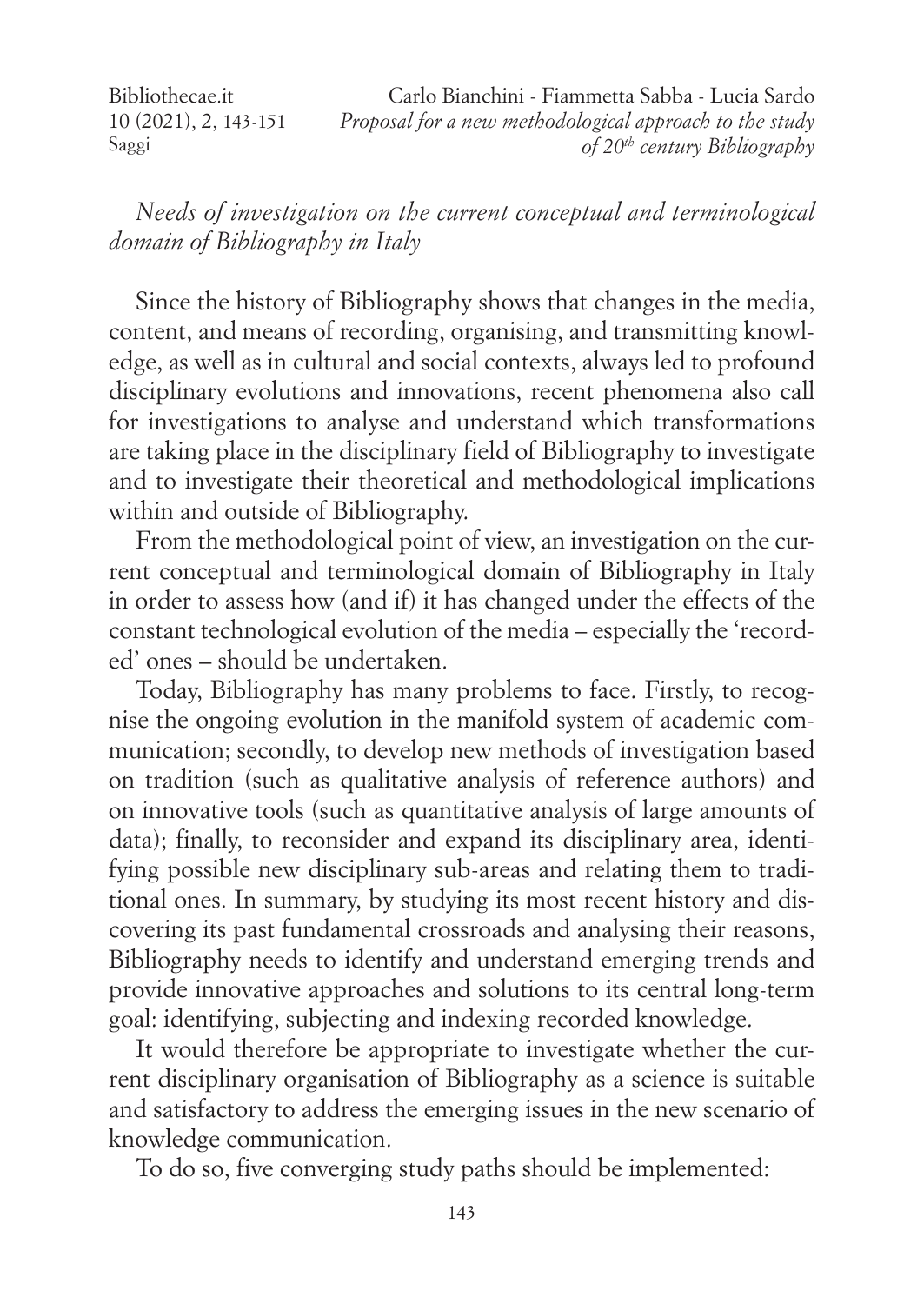Bibliothecae.it 10 (2021), 2, 144-151 Saggi Carlo Bianchini - Fiammetta Sabba - Lucia Sardo *Proposal for a new methodological approach to the study of 20th century Bibliography*

- 1. to outline the main lines of development of bibliographic studies since the beginning of the 20th century;
- 2. to investigate which changes are taking place in Bibliography due to the current phenomena of scientific communication;
- 3. to ascertain whether, as is typical for Bibliography, it is evolving along past lines and patterns;
- 4. to identify and define what are the current branches of Bibliography with reference to their specific object of study, disciplinary content, and methods;
- 5. to identify, develop and test more advanced tools of bibliographical investigation for the study of the development of a discipline to be applied to areas of humanistic and social studies other than Bibliography.

## *A double research approach: qualitative and quantitative*

In order to carry out these study activities, from a methodological point of view it is necessary to provide for the coexistence, comparison and synthesis of the results of two different research methodologies, which have a long tradition and have always been inherent to Bibliography as a science. The first is a qualitative approach, based on the study of available sources, in which Bibliography is understood as the History of Bibliography, as *historia literaria*; the second is a quantitative approach, based on the analysis, description, and representation of the entire cultural production of a discipline, in which Bibliography is understood as an enumerative Bibliography.

As far as the qualitative approach is concerned, it would be essential to analyse the most influential and convincing Italian authors of the  $20<sup>th</sup>$  century and of the first part of the  $21<sup>st</sup>$  century in order to identify the people, concepts, terminology, and disciplinary sub-areas useful to outline the development trends of the Bibliography. In this way, Bibliography would be interpreted as a meta-discipline of itself,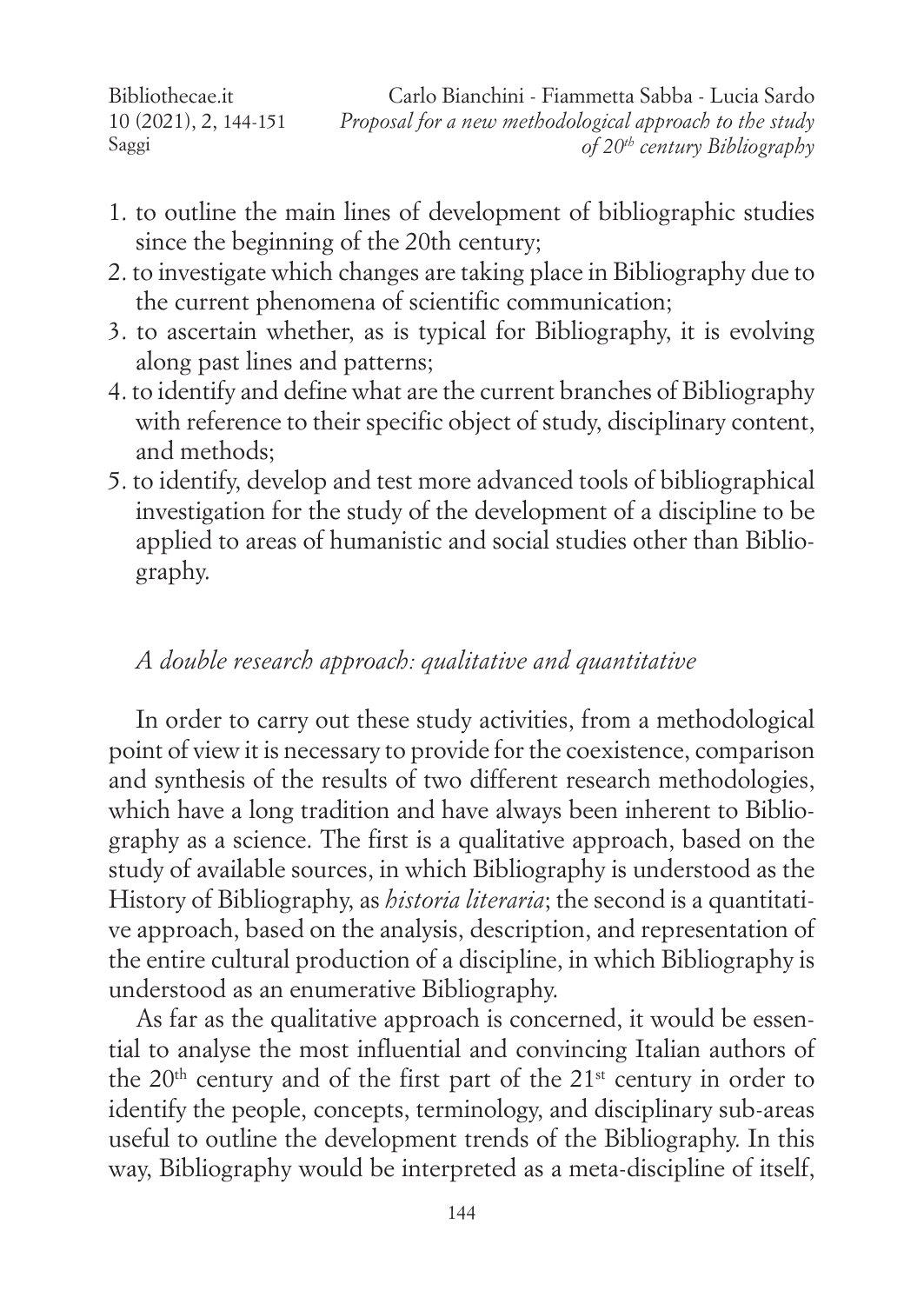Bibliothecae.it 10 (2021), 2, 145-151 Saggi Carlo Bianchini - Fiammetta Sabba - Lucia Sardo *Proposal for a new methodological approach to the study of 20th century Bibliography*

through the comparative study of its history, contents, concepts, and terminology.

The results of the first approach should lead to the identification of bibliographical concepts and terms in order to create a critical glossary, useful on its own but also to be used as a tool for the second phase of the investigation.

The second approach, quantitative, would instead be based on a traditional bibliographical approach but realised with advanced technological tools: the representation of Bibliography as a discipline and of its different disciplinary sub-areas would take place through the investigation, description, organisation, and indexing of their cultural production, but by means of new technological tools capable of managing large amounts of data.

Ultimately, the quantitative approach could include the analysis of some major journals of bibliographic interest from the last century to the present day (journals being a more suitable bibliographic tool to capture the emerging nodes of a discipline). The conceptual organisation of the bibliographic data in this phase would make use of the results of the critical glossary developed in the first phase.

The investigation of the effectiveness of new quantitative bibliographic survey methods could also include text mining techniques applied to textual analysis and identification of key concepts: for this approach, which could lead to stimulating results, an experiment on a sample journal chosen among those that make their articles available in a suitable format (full text searchable) would be appropriate.

The concepts and keywords obtained from the glossary could be used, in addition to the original ones contained in the publications, for the classification of the articles and for the identification of disciplinary areas and sub-areas. Feedback from sample text mining could be used both for comparison with the results obtained and to improve consistency in the indexing of items.

After classification, the bibliographic data could be arranged in the three basic bibliographic orders (alphabetical, chronological, and sy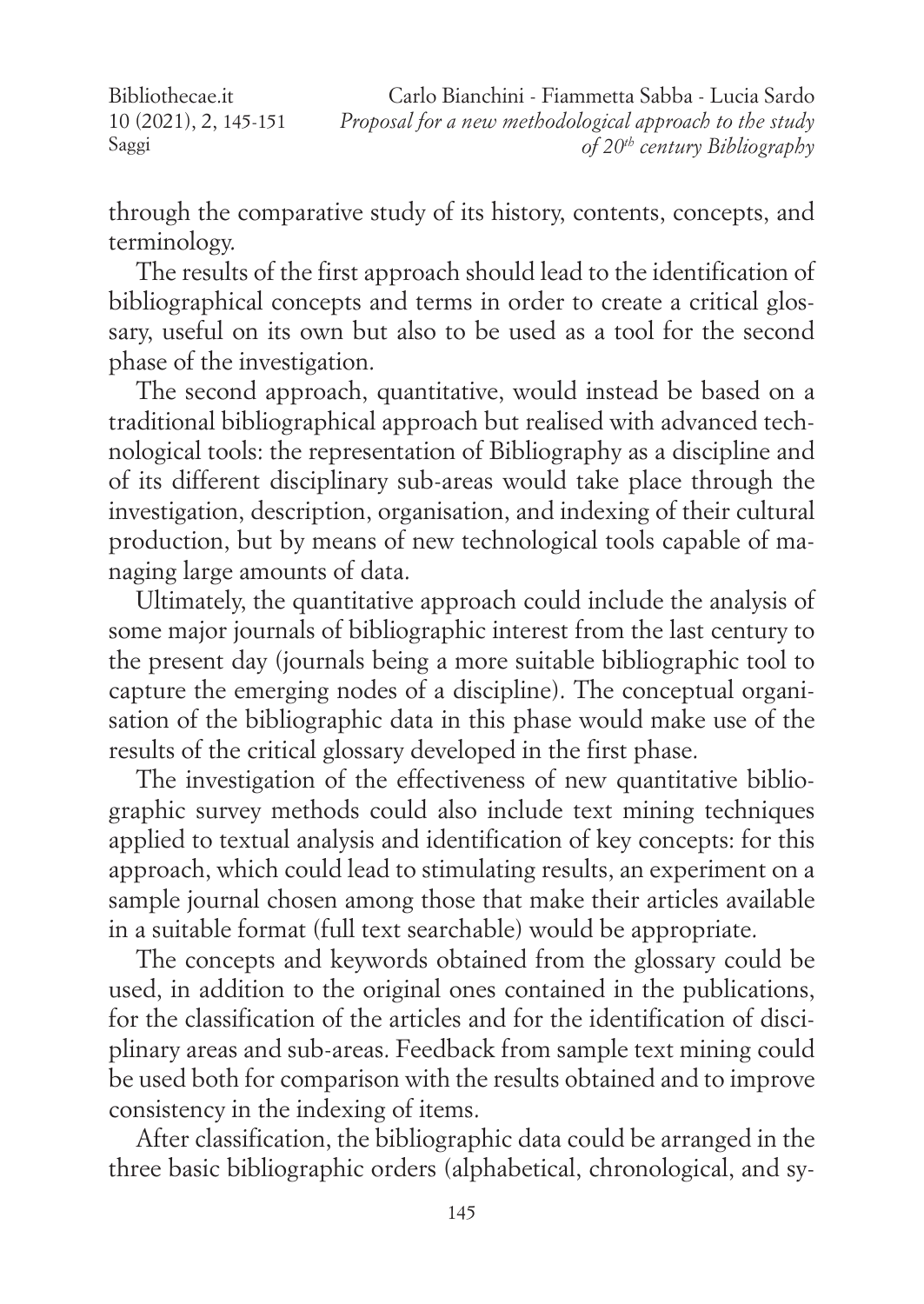Bibliothecae.it 10 (2021), 2, 146-151 Saggi Carlo Bianchini - Fiammetta Sabba - Lucia Sardo *Proposal for a new methodological approach to the study of 20th century Bibliography*

stematic).

Finally, the classified data thus obtained could then be recorded and published in the form of Linked Open Data. The choice of this technology, among the many available, depends substantially not only on the promising potential offered by Linked Open Data, but also on the fact that the bibliographic metadata itself is, or can be found, published in this form. Metadata, in particular as LOD, are the basic material, the building blocks of Bibliography as a representational construct for the communication of a subject area.

Data could also be presented in other visualisation modes, to facilitate the understanding and analysis of large and complex bodies of information. For instance, quantitative data can be easily visualised by bar charts or bubble graphs. Moreover, chronological data can produce a picture of the timeline of the events involved, making overlaps and gaps visible. Furthermore, the cross–referencing of different data – for example, disciplinary classification, number of articles and dates – enables to produce graphs representing the historical and quantitative development of a specific disciplinary area (duration, start, development, current status, peak, etc.).

## *Conclusions*

A first result in terms of new knowledge would be to gain a better understanding of Bibliography in all its areas, and especially in its more recent history. In fact, although some studies are available for the 20<sup>th</sup> century, none of them is thorough and complete, and none is available for the last 25 years, i.e., the most changing and challenging period of knowledge transmission.

Analysis of the status, achievements, main arguments and open questions of a discipline is traditionally possible when a discipline is mature and has a clear shape. However, today scientific disciplines evolve much more rapidly than in the past and bibliographic analysis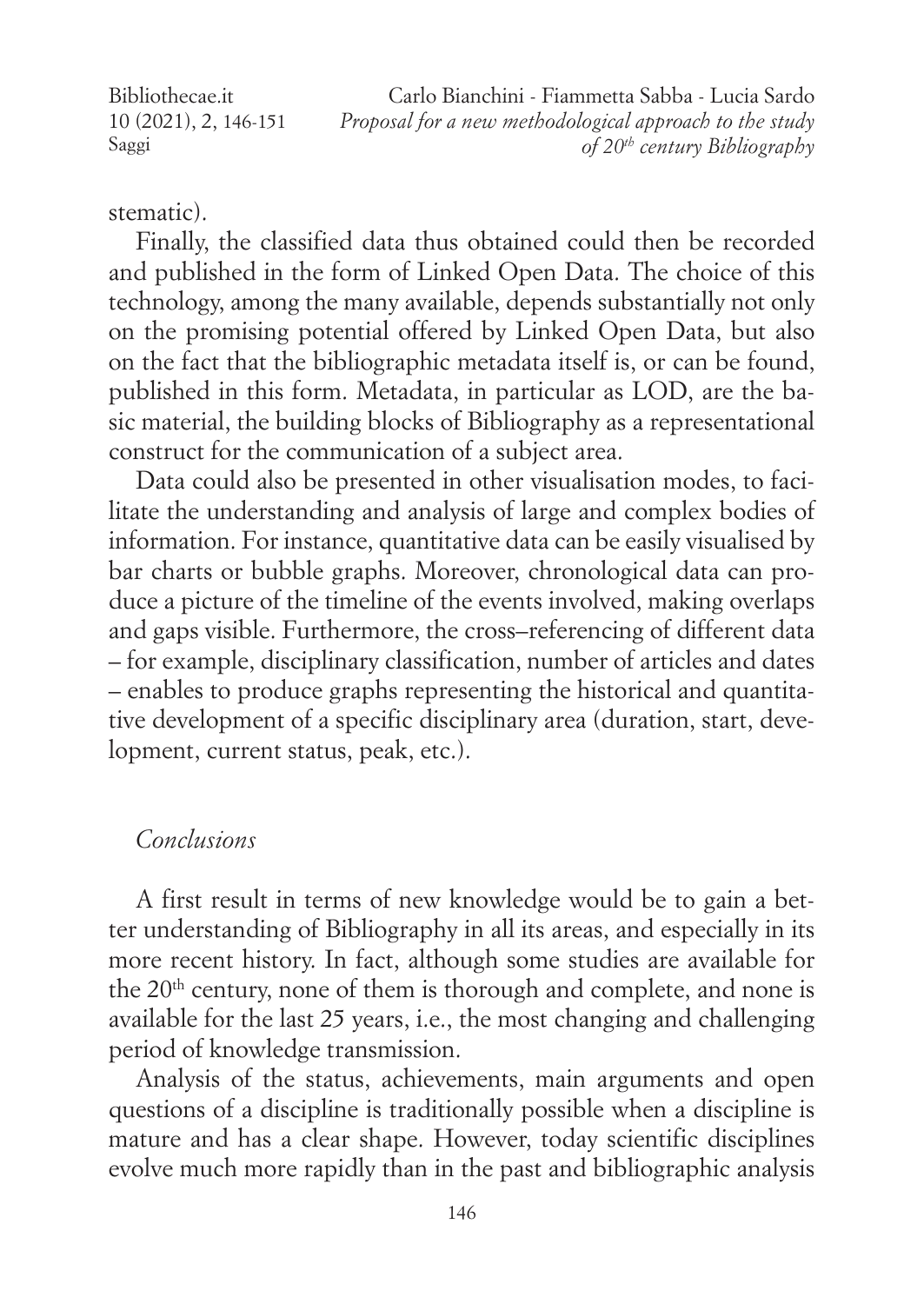Bibliothecae.it 10 (2021), 2, 147-151 Saggi Carlo Bianchini - Fiammetta Sabba - Lucia Sardo *Proposal for a new methodological approach to the study of 20th century Bibliography*

must therefore be developed more frequently, more rapidly and possibly with a new approach.

For these reasons, the testing of a new research method based on both a qualitative and quantitative approach would be particularly interesting for the study of Bibliography as a specific object of study and for the methodological development of Bibliography as a metadiscipline. Furthermore, a better understanding of Bibliography should lead to an improvement in the quality of studies and to a more coherent approach to the subject matter and transmission of knowledge.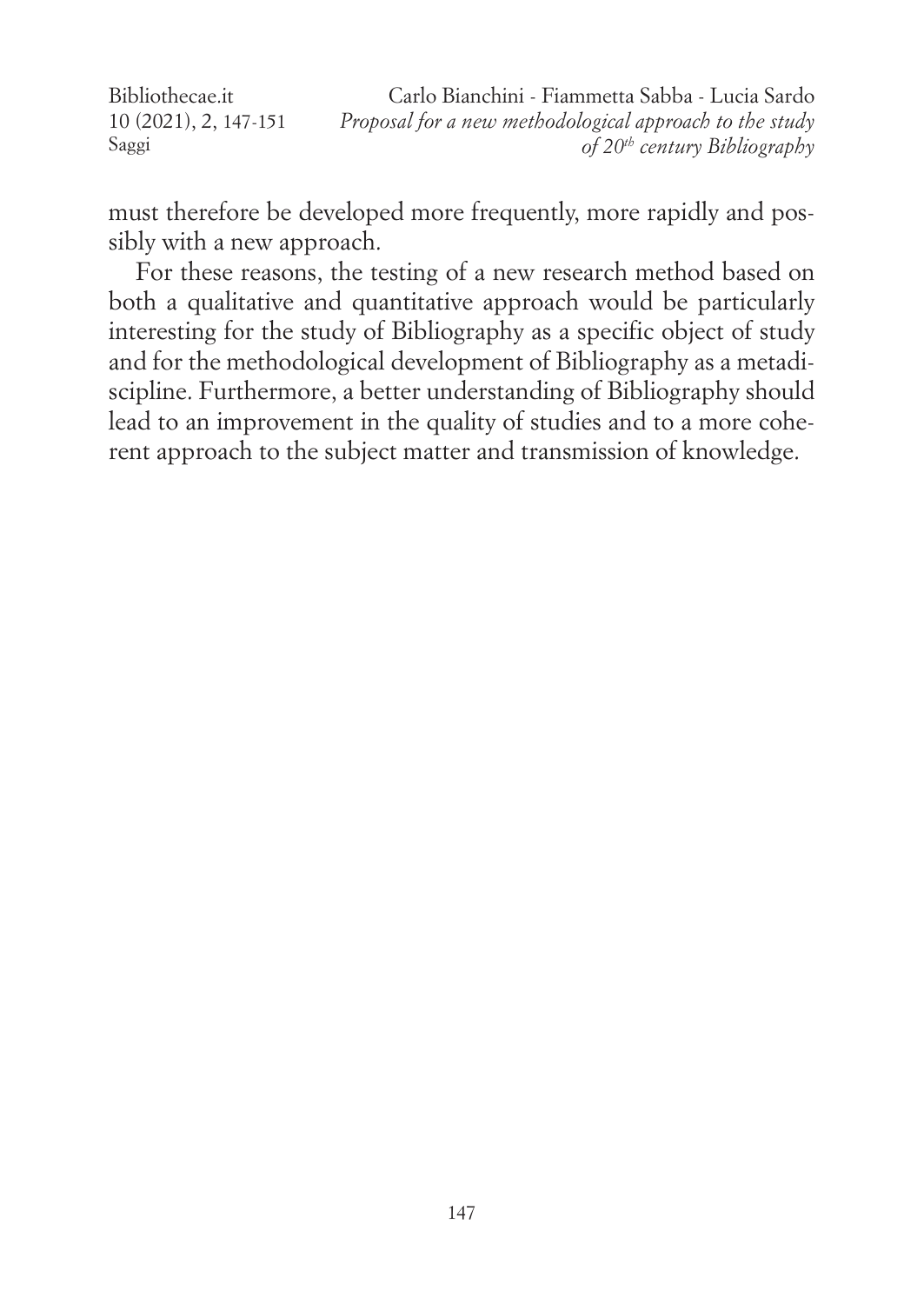Bibliothecae.it 10 (2021), 2, 148-151 Saggi

Carlo Bianchini - Fiammetta Sabba - Lucia Sardo *Proposal for a new methodological approach to the study of 20th century Bibliography*

### **Bibliography**

- Capaccioni e Zaganelli 2020 = Capaccioni, Andrea, e Giovanna Zaganelli. *Introduzione allo studio della bibliografia*, Milano, Editrice bibliografica, 2020.
- Caproni 2007 = Attilio Mauro Caproni, *L'inquietudine del sapere: scritti di teoria della bibliografia*, Milano, Sylvestre Bonnard, 2007.
- Estivals 1993 = *Les sciences de l'ecrit*, sous la direction de Robert Estivals, avec la collaboration de Jean Meyriat et Francois Richaudeau, Paris, Retz, 1993.
- Floridi 2010 = Luciano Floridi, *Information. A very short introduction*, Oxford, Oxford University Press, 2010.
- Otlet 1934 = Paul Otlet, *Traité de documentation: le livre sur le livre: théorie et pratique*, Bruxelles, Editiones Mundaneum, 1934.
- Rendon 2013 = Miguel Rendon, *El objeto de estudio de la bibliotecología / documentación / ciencia de la información: propuestas discusión análisis y elementos comunes*, 2013, <https://doi.org/10.22201/iibi.9786070243301e.2013>.
- Sabba 2015 = *Noetica versus informatica: le nuove strutture della comunicazione scientifica: atti del Convegno internazionale, Roma, Tempio di Adriano, 19-20 novembre 2013*, a cura di Fiammetta Sabba, Firenze, Olschki, 2015.
- Schneider 1999 = Georg Schneider, Friedrich Nestler, *Handbuch der Bibliographie*, 6. ed., Stuttgart, A. Hiersemann, 1999.
- Serrai 1994 = Alfredo Serrai, *Biblioteche e bibliografia. Vademecum disciplinare e professionale*, Roma, Bulzoni, 1994.
- Serrai 1988-2001 = Alfredo Serrai, *Storia della bibliografia*, 11 vol., Roma, Bulzoni, 1988-2001.
- Serrai 2018 = Alfredo Serrai, *Bibliografia come scienza: introduzione al quadro scientifico e storico della bibliografia*, Milano, Biblion, 2018.
- Serrai e Sabba 2005 = Alfredo Serrai, Fiammetta Sabba, *Profilo di storia della bibliografia*, Milano, Sylvestre Bonnard, 2005.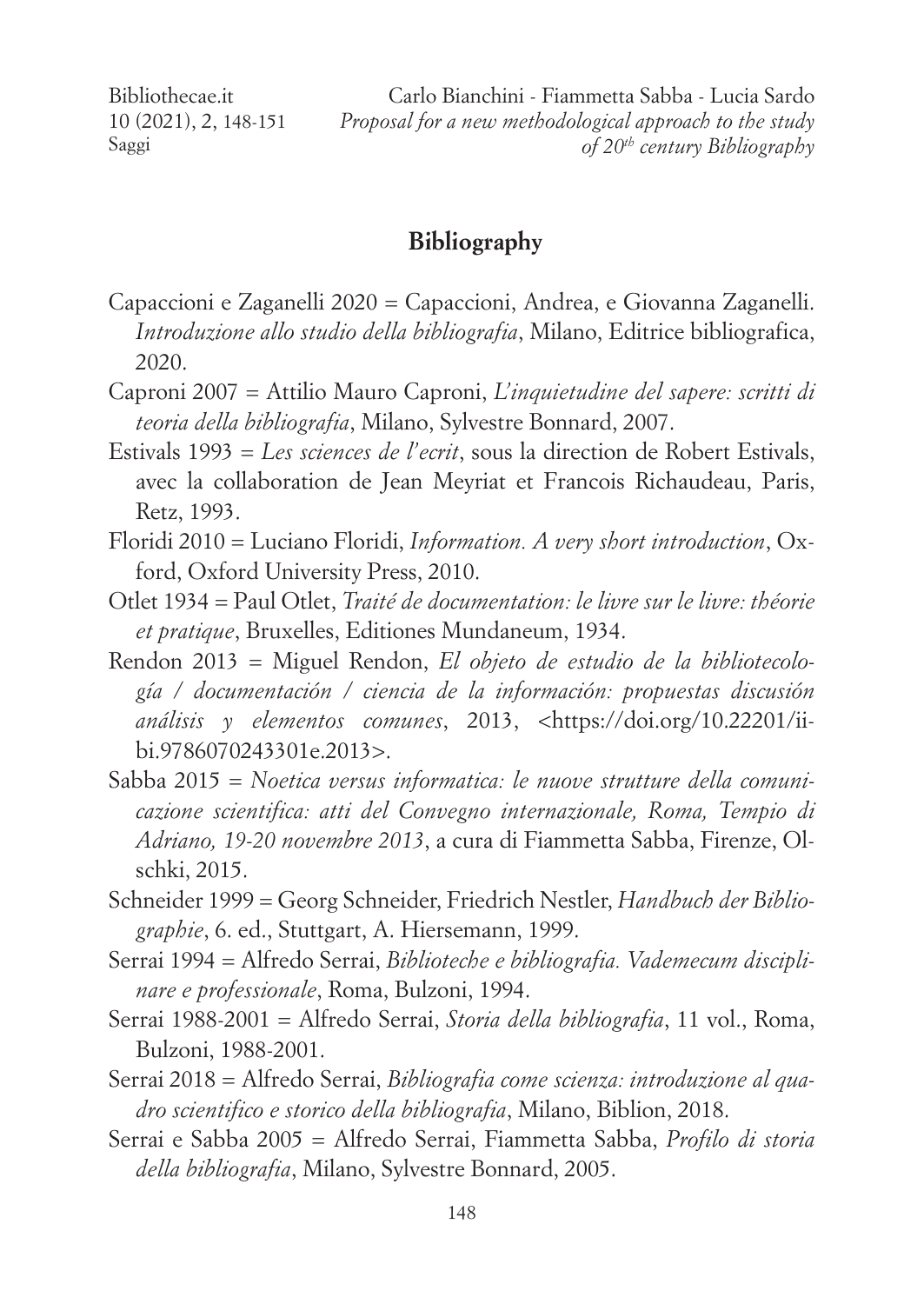Bibliothecae.it 10 (2021), 2, 149-151 Saggi Carlo Bianchini - Fiammetta Sabba - Lucia Sardo *Proposal for a new methodological approach to the study of 20th century Bibliography*

- Suber 2004 = Peter Suber, *Breve introduzione all'accesso aperto*, <https://www.iss.it/documents/20126/2509858/Suber.1110468892. pdf/57058d58-ad46-2325-2f7b-19d5d63d0f3b?t=1576012644935>.
- Suber 2012 = Peter Suber*, Open Access*, Cambridge, MIT Press, 2012.
- Vivarelli 2013 = Maurizio Vivarelli, *Le dimensioni della bibliografia. Scrivere di libri al tempo della rete*, Roma, Carocci, 2013.
- Vivarelli 2019 = Maurizio Vivarelli, *La Bibliografia tra ordine e disordine: alla ricerca della forma «*Bibliothecae.it*»,* 8 (2019), 1, p. 260-272, <https://doi.org/10.6092/issn.2283-9364/9505>.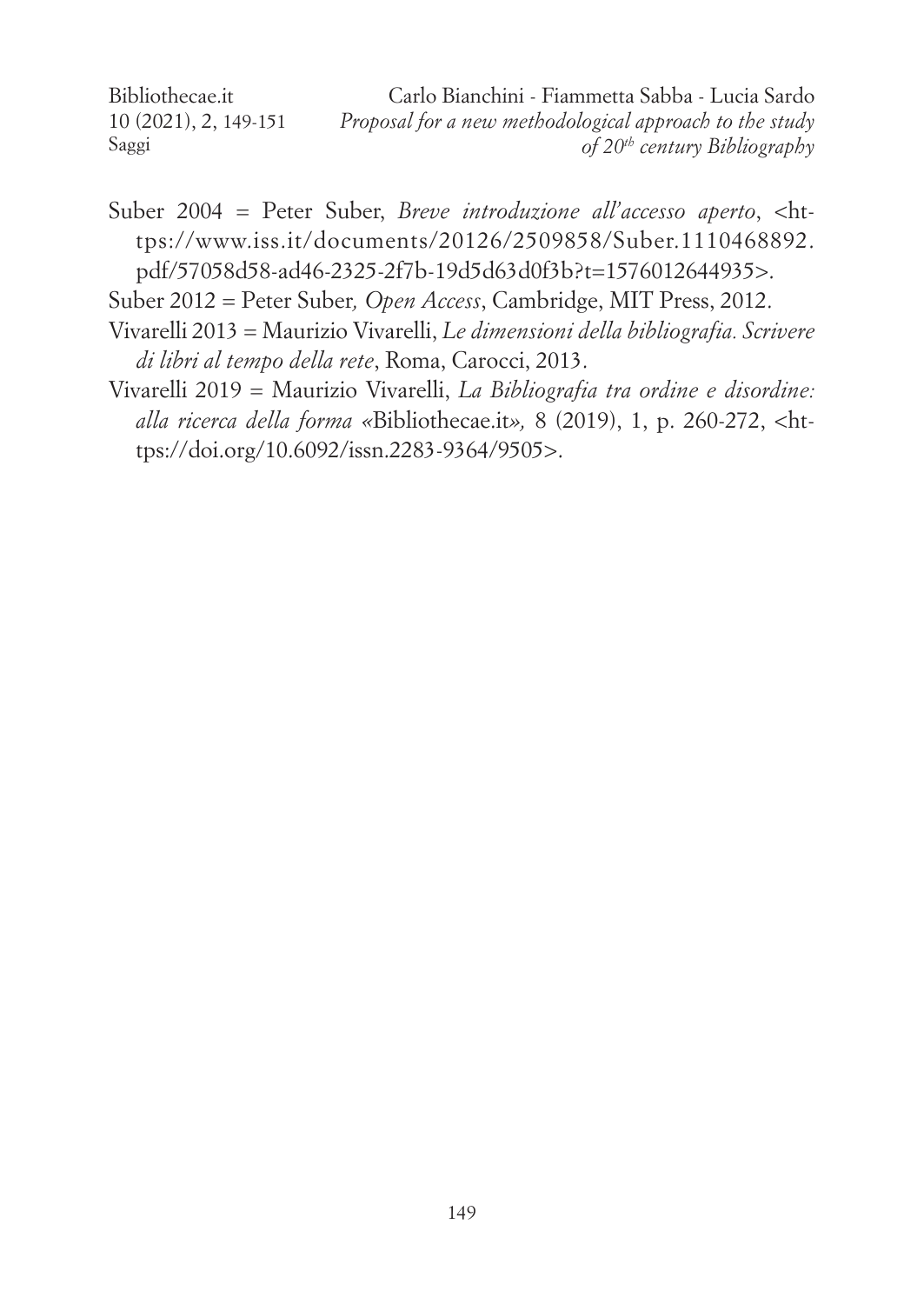Bibliothecae.it 10 (2021), 2, 150-151 Saggi

Carlo Bianchini - Fiammetta Sabba - Lucia Sardo *Proposal for a new methodological approach to the study of 20th century Bibliography*

#### **Abstract**

The constant technological revolution that we have been witnessing for decades has affected all forms of communication and, consequently, has also involved the 'recorded communication' that pertains to bibliographic thought and action. Since the end of the nineteenth century and especially since the first decades of the twentieth century, this has led to a process of change in the structure of all scientific disciplines, including Bibliography. This process has had two fundamental consequences for bibliography: on the one hand, it has meant that bibliography as a meta-discipline is endowed with new instruments of investigation; on the other, it changed the disciplinary scope of bibliography itself, to the point where it has found itself specialised in a number of other derived disciplines.

The need to clarify what happened is particularly felt in Italy, where even in the last century the documentary and bibliographical disciplines had an important development and debate, but it is also widely felt in the rest of the European context and beyond, as demonstrated by recent occasions of international scientific and conference comparison and as highlighted by some of the recent Italian studies of Bibliography and Information Sciences. In this contribution we discuss a methodological hypothesis to investigate the problem. In particular, it is argued that the solution to the problem is to be searched in a new methodological approach that includes both a qualitative survey of the main sources of the discipline in the Italian context – i.e., the traditional survey method of Bibliography – and a quantitative investigation necessarily conducted with the decisive help of the application of Linked Data technology to the most recent production of the discipline. The twofold approach would allow to give a concrete start to this disciplinary arrangement, reconstructing the most recent process of metamorphosis, identifying the junctions and the forms (methodologies, tools, and objectives) both in diachronic and synchronic terms.

Bibliography; Library Science; Metadata; History of Bibliography